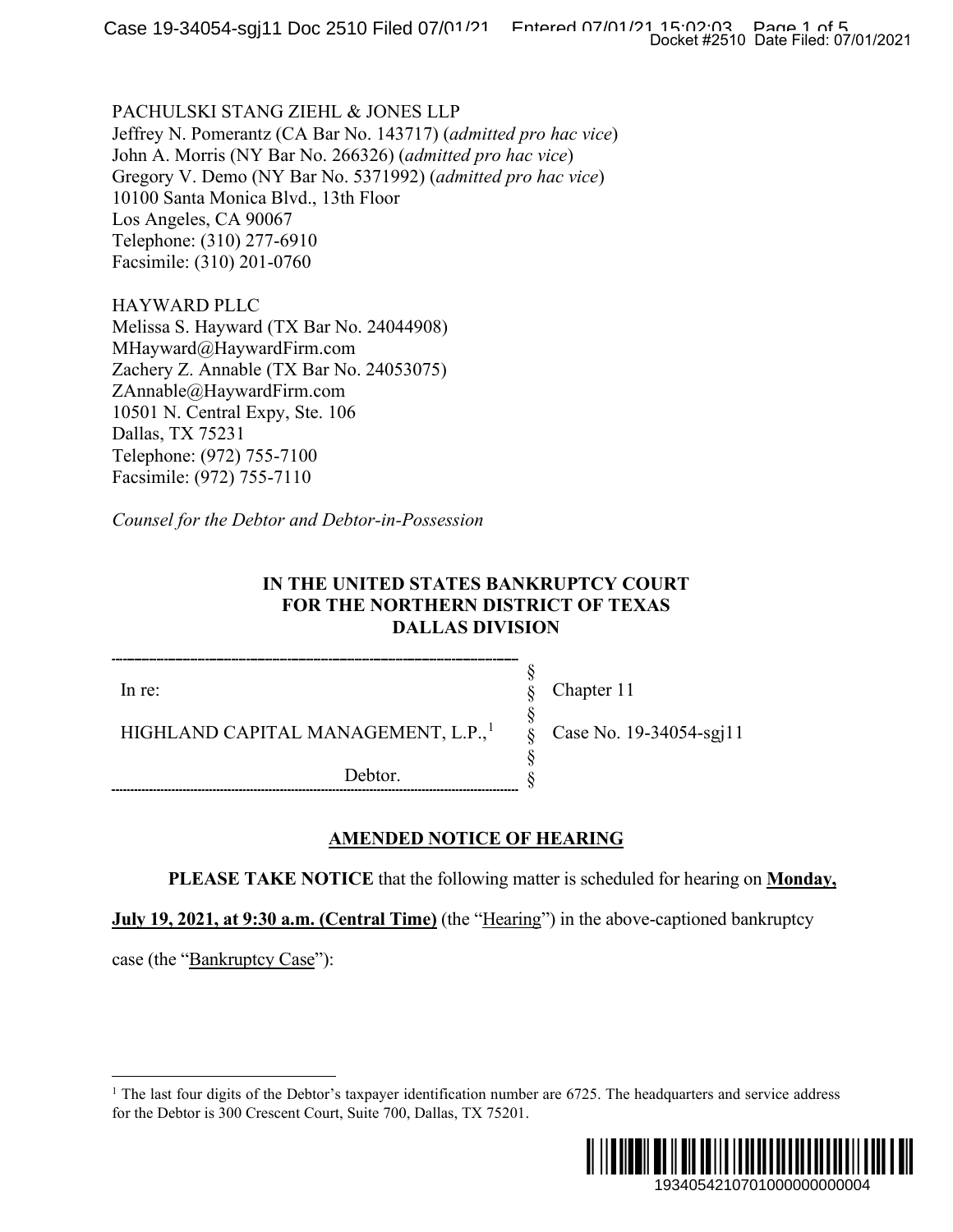1. *Fourth Interim Application for Compensation and Reimbursement of Expenses of Pachulski Stang Ziehl & Jones LLP, as Counsel for the Debtor and Debtor in Possession, for the Period from December 1, 2020 through April 30, 2021* [Docket No. 2480] (the "Fee Application").

The Hearing on the Fee Application will be held via WebEx videoconference before The Honorable Stacey G. C. Jernigan, United States Bankruptcy Judge. The WebEx video participation/attendance link for the Hearing is: [https://us-courts.webex.com/meet/jerniga.](https://us-courts.webex.com/meet/jerniga)

A copy of the WebEx Hearing Instructions for the Hearing is attached hereto as **Exhibit A**; alternatively, the WebEx Hearing Instructions for the Hearing may be obtained from Judge Jernigan's hearing/calendar site at: [https://www.txnb.uscourts.gov/judges-info/hearing-dates/judge](https://www.txnb.uscourts.gov/judges-info/hearing-dates/judge-jernigans-hearing-dates)[jernigans-hearing-dates.](https://www.txnb.uscourts.gov/judges-info/hearing-dates/judge-jernigans-hearing-dates)

Any response (each, a "Response") to the relief requested in the Fee Application shall be filed with the Clerk of the Court on or before **Thursday, July 15, 2021, at 5:00 p.m. (Central Time)** (the "Response Deadline").

[*Remainder of Page Intentionally Left Blank*]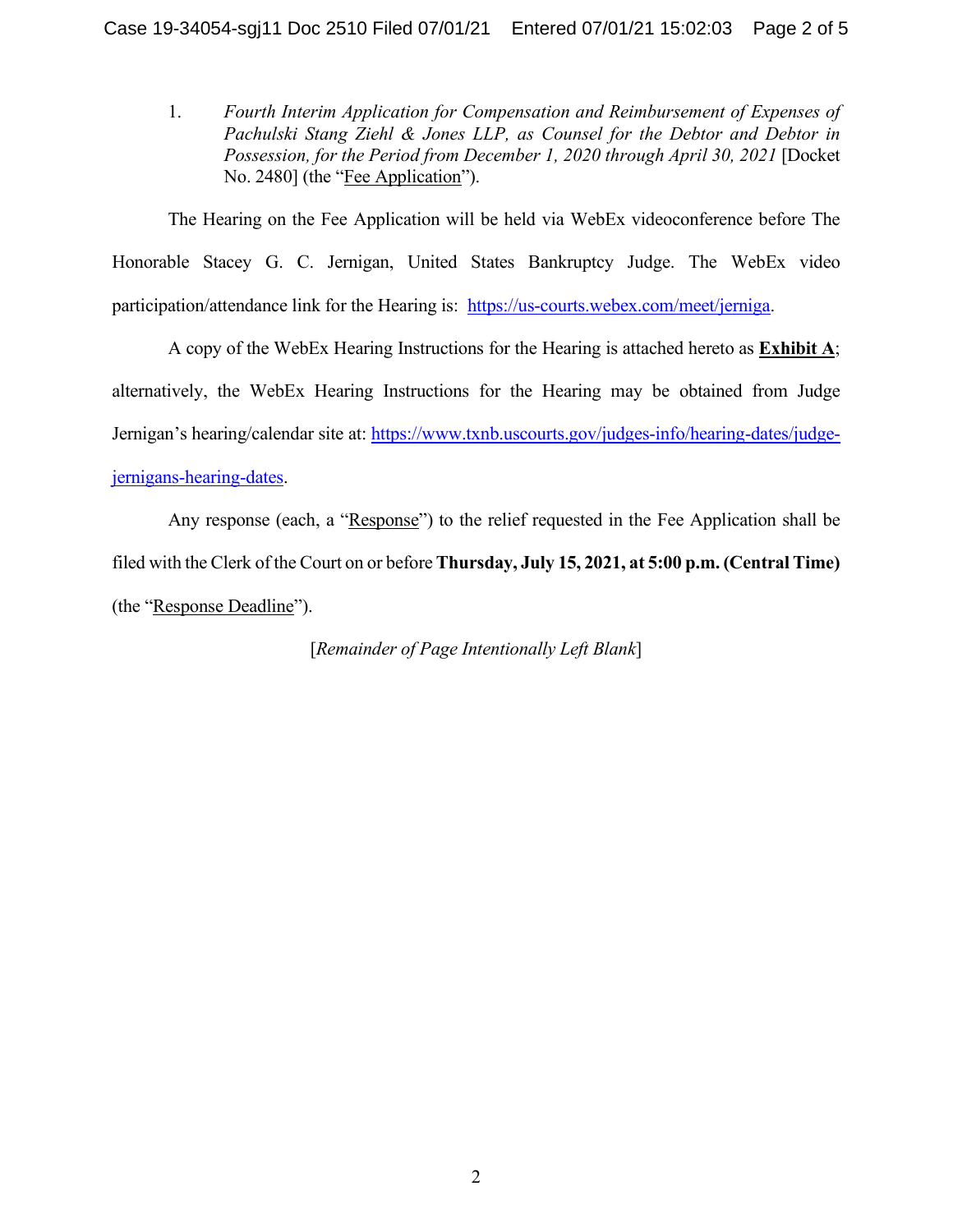#### Dated: July 1, 2021. **PACHULSKI STANG ZIEHL & JONES LLP**

Jeffrey N. Pomerantz (CA Bar No. 143717) John A. Morris (NY Bar No. 266326) Gregory V. Demo (NY Bar No. 5371992) 10100 Santa Monica Blvd., 13th Floor Los Angeles, CA 90067 Telephone: (310) 277-6910 Facsimile: (310) 201-0760 Email: jpomerantz@pszjlaw.com jmorris@pszjlaw.com gdemo@pszjlaw.com

-and-

### **HAYWARD PLLC**

*/s/ Zachery Z. Annable* Melissa S. Hayward Texas Bar No. 24044908 MHayward@HaywardFirm.com Zachery Z. Annable Texas Bar No. 24053075 ZAnnable@HaywardFirm.com 10501 N. Central Expy, Ste. 106 Dallas, Texas 75231 Tel: (972) 755-7100 Fax: (972) 755-7110

*Counsel for the Debtor and Debtor-in-Possession*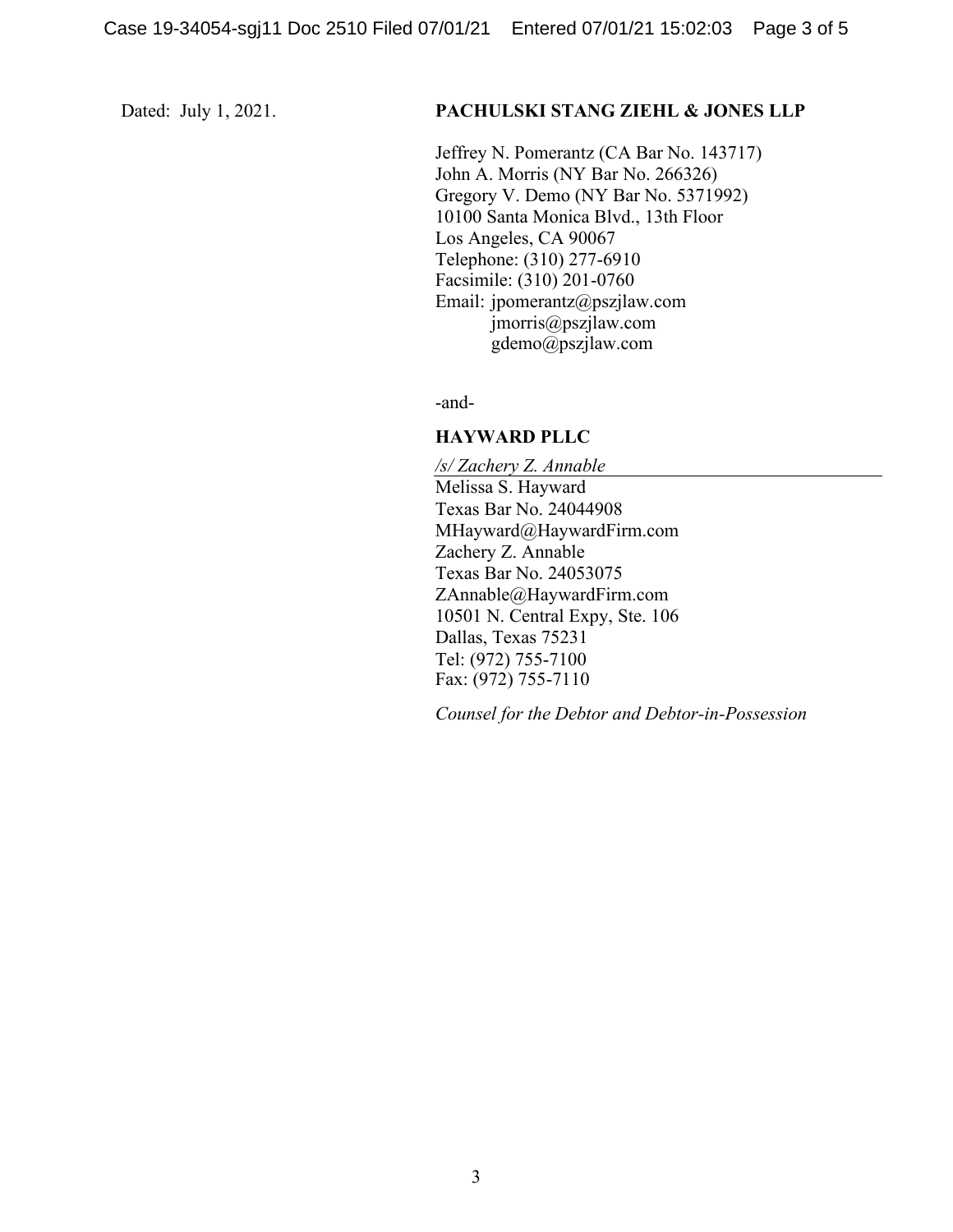# **EXHIBIT A**